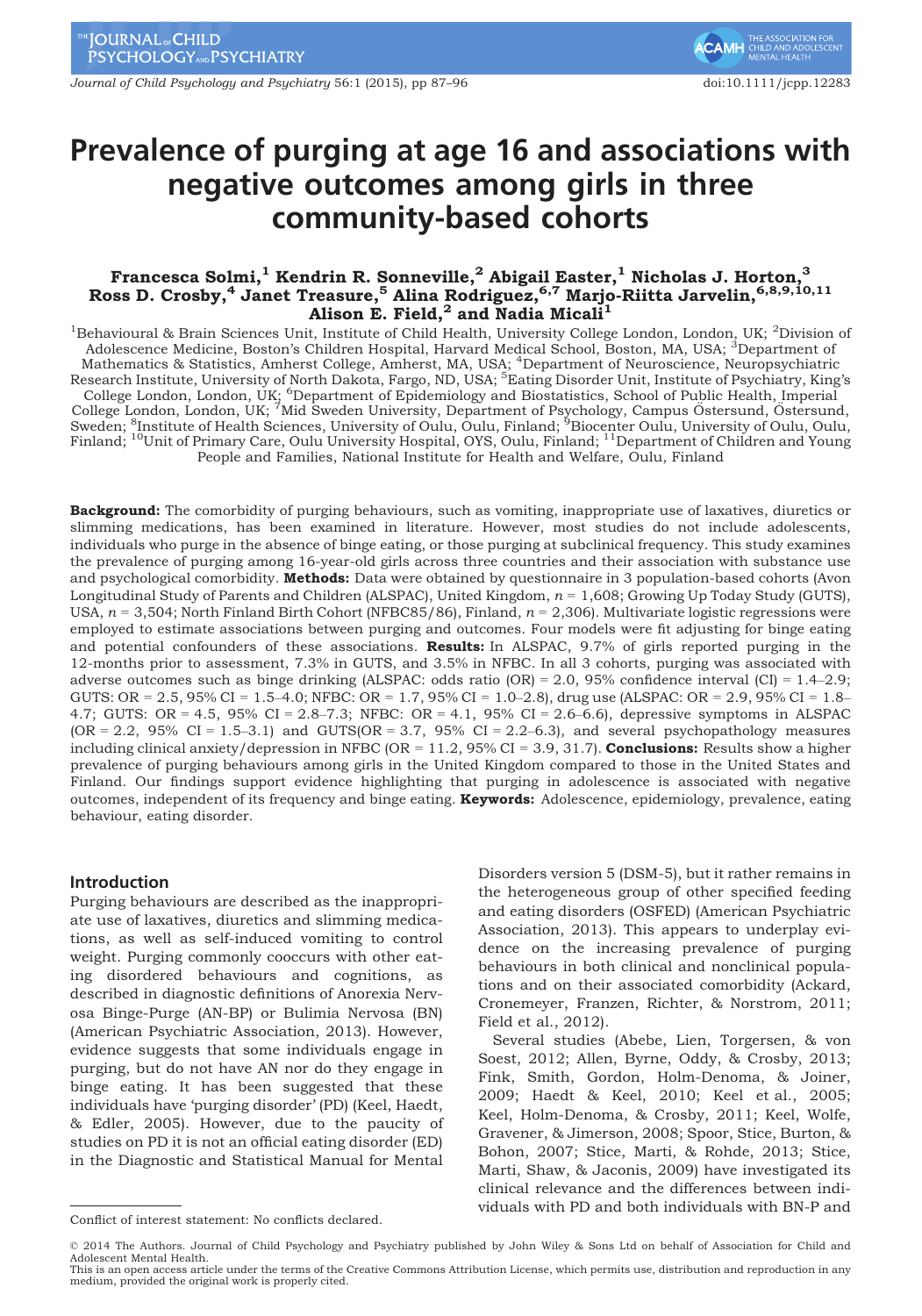controls, with compelling results. Compared to healthy women, those who only purge have a higher prevalence of depression (Keel et al., 2005, 2008; Wade, 2007), anxiety (Keel et al., 2005, 2008), impulsivity (Fink et al., 2009), impaired psychosocial functioning (Haedt & Keel, 2010; Spoor et al., 2007), alcohol consumption (Abebe et al., 2012; Anderson, Martens, & Cimini, 2005; Field et al., 2012), general Axis I & II psychopathology (Keel et al., 2005), and drive for thinness and body dissatisfaction (Fink et al., 2009).

While shedding light on the comorbidity of purging behaviours, these studies share theoretical and methodological similarities. First, most studies (Fink et al., 2009; Haedt & Keel, 2010; Keel et al., 2005, 2008; Spoor et al., 2007; Wade, 2007) set a frequency threshold of at least one or two purging episodes per week as the criterion to identify purgers. However, these cut-offs are not empirically derived and, while helping understand more clinically relevant cases, it is important to assess these associations over the full range of prevalences occurring at the population level. Second, the use of adult samples is common in the literature on purging and PD. However, several studies suggest that, although the prevalence of purging behaviours remains high through early young adulthood (Neumark-Sztainer, Wall, Larson, Eisenberg, & Loth, 2011), that of PD peaks in mid/late adolescence (Abebe et al., 2012; Field et al., 2012; Stice et al., 2013, 2009). Moreover, a recent study found that purging, compared to other ED behaviours, was associated with the most severe comorbidity (i.e. anxiety, depression, alcohol consumption and high scores in the EAT-12 and BITE-30 ED scales) in a sample of 14 to 23 year olds (Abebe et al., 2012). Focusing on adult populations could thus miss the more severe behaviours and psychopathology typically seen in adolescents.

This study investigates the prevalence and correlates of purging behaviours, regardless of their frequency, among adolescents using population samples based in different countries. The primary aim of this study was to explore the prevalence of purging behaviours and their association with adverse outcomes in 16 year-old girls across 3 general population samples in the United Kingdom, United States, and Finland. The rationale for choosing 16 year-old girls was the high prevalence of purging behaviours, suggested by literature, in this group. Boys were not included in this study based on the a priori knowledge of their lower use of purging methods (Abebe et al., 2012; Field, Camargo, Taylor, Berkey, Frazier, et al., 1999) and, therefore, on considerations of statistical power of the analyses. The secondary aim was to investigate whether the prevalence of purging behaviours varies across countries, which could suggest a role of cultural factors in influencing purging behaviours.

## Methods

## Samples

This study employed data from three general population cohort studies.

The Avon Longitudinal Study of Parents and Children (ALSPAC) is a longitudinal study of women and their children. All pregnant women expected to deliver between 1st April 1991 and 31<sup>st</sup> April 1992 were invited to participate in the study. Participants' informed written consent was obtained prior to recruitment and the study was approved by the ALSPAC Law and ethics committee. More details on the study are given elsewhere (Boyd et al., 2012). At age 16, 10,388 adolescents were sent a postal questionnaire.

The Growing Up Today Study (GUTS) began in 1996 by recruiting mothers participating in the ongoing Nurses' Health Study II (NHS) who had children aged 9–14 (Field, Camargo, Taylor, Berkey, & Colditz, 1999). The aims of the project were to study the diet, activity and weight change in their offspring during adolescence. Parental informed consent was sought prior to sending the first questionnaire and invitation letter. Approximately 68% of the invited participants  $(n = 9,039)$ returned completed questionnaires, thereby assenting to participate in the study. Participants were sent questionnaires annually from 1996 to 2001, and biennially from 2003 to 2011. Survey waves 1998, 1999, 2000, 2001 and 2003 correspond to the years GUTS participants were age 16. Approximately 6,755 of the 9,039 participants were eligible for this study because they were aged 16 during one of these survey waves. GUTS was approved by the Human Subjects Committee at Brigham and Women's Hospital.

The Northern Finland Birth Cohort 1986 (NFBC86, hereafter referred to as NFBC) is a longitudinal study that recruited all pregnant women expecting to deliver between  $1<sup>st</sup>$  July 1985 and 30<sup>th</sup> June 1986 in the provinces of Oulu and Lapland. Baseline data were supplemented by data collected with postal questionnaires at age 15/16, hospital records and registry data. At age 16, 9,215 adolescents and parents were sent a postal questionnaire (Kantomaa et al., 2013; Kantomaa, Tammelin, Demakakos, Ebeling, & Taanila, 2010). The ethics committee of Northern Ostrobotnia Hospital District approved the study, and both parents and adolescents gave written informed consent.

## Measures

Purging behaviours. ALSPAC and GUTS assessed eating and weight control behaviours using a set of questions adapted from the Youth Risk Behaviour Surveillance System (YRBSS) questionnaire (Kann et al., 1996). These questions have been validated among girls, with relatively high specificity and negative predictive values of self-reported purging and binge eating (Field, Taylor, Celio, & Colditz, 2004). Participants were asked how often, in the previous year, they had made themselves vomit or had taken laxatives (or other slimming medications, in ALSPAC) to lose weight or avoid weight-gain. The two variables were combined into a binary variable indicating whether the adolescent had engaged in any purging behaviours or not in the previous year.

In NFBC, adolescents were asked about their use of vomiting, laxatives or other slimming medications to control their weight. Possible answers were 'never', 'occasionally' and 'often'. A combined variable was generated indicating whether participants had engaged in any purging behaviours in the previous year.

Outcomes. Binge drinking: Binge drinking was assessed in ALSPAC using an item of the Alcohol Use Disorders Identification Test (AUDIT), a World Health Organization (WHO) (Babor, Higgins-Biddle, Saunders, & Monteiro, 2001)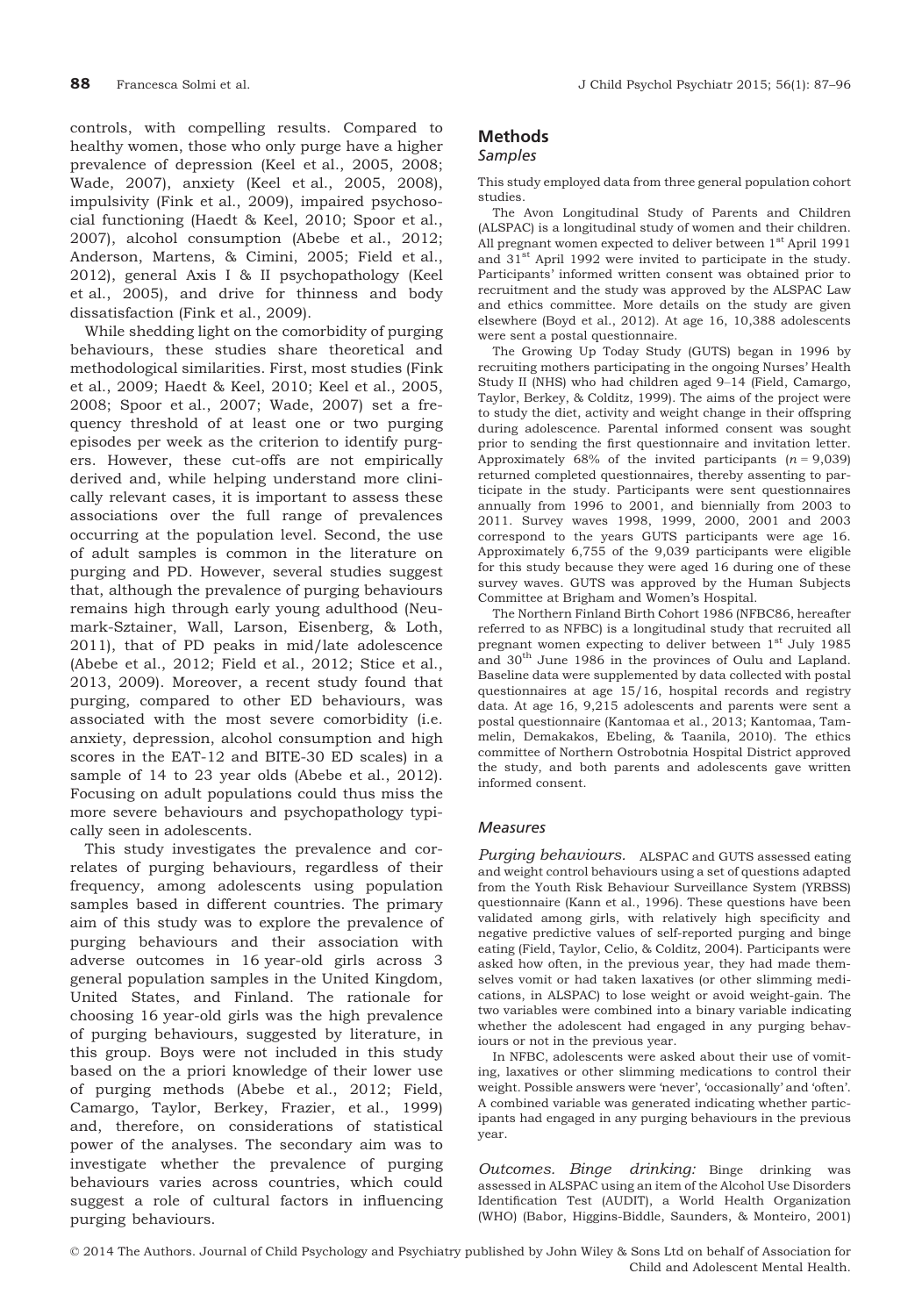screening tool developed to screen for excessive drinking, asking how many times the participant has ≥6 units of alcohol in one occasion. Possible answers were dichotomised as 'never' or 'at least monthly'. A question on binge drinking was included in the 1998, 1999, 2000, 2001 and 2003 GUTS questionnaires. Participants were asked about the frequency in the past year of drinking ≥4 drinks over a few hours, which was the frequency threshold to define binge drinking among female participants. Participants were classified as binge drinkers if reporting at least one episode of binge drinking per month. In NFBC, girls were asked the frequency in the past month of consuming >4 drinks in one occasion. Possible answers were coded as 'never', or 'at least weekly'.

Drug use: In ALSPAC, adolescents were asked about consumption of: cannabis, cocaine, LSD, ecstasy, amphetamines, mushrooms, heroin, ketamine, crack and steroids. In GUTS, participants were asked, on the 1999, 2001 and 2003 questionnaires, whether they had used marijuana or hashish, cocaine, crack (1999, 2001), heroin, ecstasy, PCP (1999, 2001), GHB (1999, 2001), LSD, mushrooms, ketamine (1999, 2001), Rohypnol (1999, 2001, and 2003) and amphetamines/ speed (1999, 2001, 2003). In NFBC, girls were asked if they had used 'sedatives, sleeping pills, pain killers without alcohol', 'alcohol and pills together' and 'ecstasy, heroin, cocaine, amphetamines LSD or other similar drugs'. In all three samples, a dichotomous variable was created indicating any use of each drug, regardless of frequency. Subsequently, all variables were added together and a binary variable was derived indicating whether the adolescent had used any drugs in the previous year (e.g.: score '0' = no use of drugs; score  $\geq$ 1' = use of at least one drug). Cannabis was not grouped with other drugs on the a priori knowledge of its association with overeating (Field et al., 2012).

Smoking: In all three cohorts smoking was recorded as binary variable indicating whether adolescents were smoking currently (NFBC) or in the 12 months prior to assessment (ALSPAC, GUTS).

Psychopathology: The Short Moods and Feelings Questionnaire (Messner et al., 1995) (SMFQ), a 13-item questionnaire developed as a screening tool to detect symptoms of depressive disorders in children and adolescents aged 6–17, was used to measure depressive symptoms in ALSPAC. Each item in the questionnaire is scored on  $0-2$  a scale  $(0 = true,$  $1 =$  sometimes true,  $2 =$  true). A cut-off score of 8 was used to identify clinically depressive states, as shown in previous literature (Kuo, Stoep, & Stewart, 2005; Messner et al., 1995). The SMFQ has good internal construct validity in both clinical (Messner et al., 1995) and general population samples (Sharp, Goodyer, & Croudace, 2006). In 1999, 2001 and 2003, depressive symptoms were assessed using the six-item validated scale of the McKnight Risk Factor Survey (MRFS) IV (Shisslak et al., 1999) in GUTS. Scores in the top decile were considered as indicating depressive symptoms. In NFBC, the 'problems' section of the Youth Self-Report (Achenbach, 1991) (YSR) questionnaire was used to identify the presence of internalising (anxious/depressed; withdrawn; somatic complaints; thoughts problems; attention problems) and externalising (social problems; rule-breaking behaviour; aggressive behaviours) behaviours. The overall score for each subscale was recorded into a 3-level ordinal variable using previously employed cut-offs of circa  $84^{\rm th}$  and  $90^{\rm th}$  percentile indicating: normal, subclinical and clinical ranges (Kantomaa et al., 2010).

Covariates. Binge eating: Binge eating was assessed with a 2-part question in ALSPAC and GUTS. Participants were

first asked about the frequency during the past year of eating a very large amount of food. Girls reporting overeating were directed to a follow-up question asking whether they felt loss of control (LOC) during these episodes, such as they could not stop eating even if they wanted. Binge eating was defined as eating a very large amount of food in a short amount of time at least monthly and feeling out of control during the eating episode. In NFBC, adolescents were asked about the frequency of eating a large amount of food in a short period of time. A binary variable was created separating participants who had answered that they had 'never', 'hardly ever' or 'occasionally' binged from those who had reported doing so 'once a month', 'once a week', '2/3 times per week' and 'daily'(Khalife et al., 2014). This choice was justified by the need to account for the absence of a measure for LOC, essential in defining binge eating. This classification was aimed at discriminating more common episodes of overeating from real binges.

Body mass index (BMI): In ALSPAC, BMI ( $\text{kg/m}^2$ ) was obtained from objective weight and height measurements. In GUTS, BMI was calculated using self-reported weight and height, as this has been found to be a valid measure in large epidemiological studies (Fonseca et al., 2010). In NFBC, BMI was calculated from objective examinations of weight and height measurements ( $n = 3,290$ ) and self-reported measurement for those girls not participating in the examination  $(n = 423)$ . The correlation between BMI derived from measured and self-reported data were  $r = .7$ . In all three studies, BMI was used as a continuous variable.

Sociodemographic: In ALSPAC, information on maternal marital status and education was collected at enrolment and dichotomised as 'married/cohabiting' or 'single parent', and as 'O-level or equivalent'(obtained at 16 years) or 'A-levels (obtained at 18 years) or above'(secondary school level exams and University degree), respectively. Maternal education was not collected in GUTS participants because the study was nested in the Nurses' Health Study and therefore all women had a similar level and type of education. In 2001, mothers of GUTS participants self-reported their marital status, which was dichotomised as 'currently married' versus 'widowed, divorced, separated, and never married'. In NFBC, family structure and maternal education were obtained from parents at the 16-year follow-up and coded as either 'married/cohabiting' or 'single parent'; and 'basic compulsory education' versus 'upper secondary education or above' (secondary school exams and university degrees).

#### Data analyses

For each study, univariate and multivariate logistic and multinomial logistic regressions were used to calculate odds ratios (ORs) and 95% confidence intervals (CIs) for the association between purging behaviours and the outcomes under study, and the potential confounding role of a number of covariates. After fitting a univariate model for the association between each outcome and the exposure (purging behaviours), three additional models were fit, adjusting for: (a) binge eating; (b) 1+ age, BMI, maternal education and marital status in ALSPAC and NFBC, and marital status only in GUTS; (c) 2+ binge drinking adjusted for smoking and vice-versa given the high cooccurrence of the two. ALSPAC and NFBC analyses were conducted using Stata12 (StataCorp., 2011). GUTS analyses were conducted using SAS version 9.3 (SAS, 2011).Girls with any missing data on the variables included in the models were excluded and all models were based on complete cases. Prevalence of purging was calculated over the number of complete cases. Differences in prevalence of purging behaviours across the three samples were calculated with a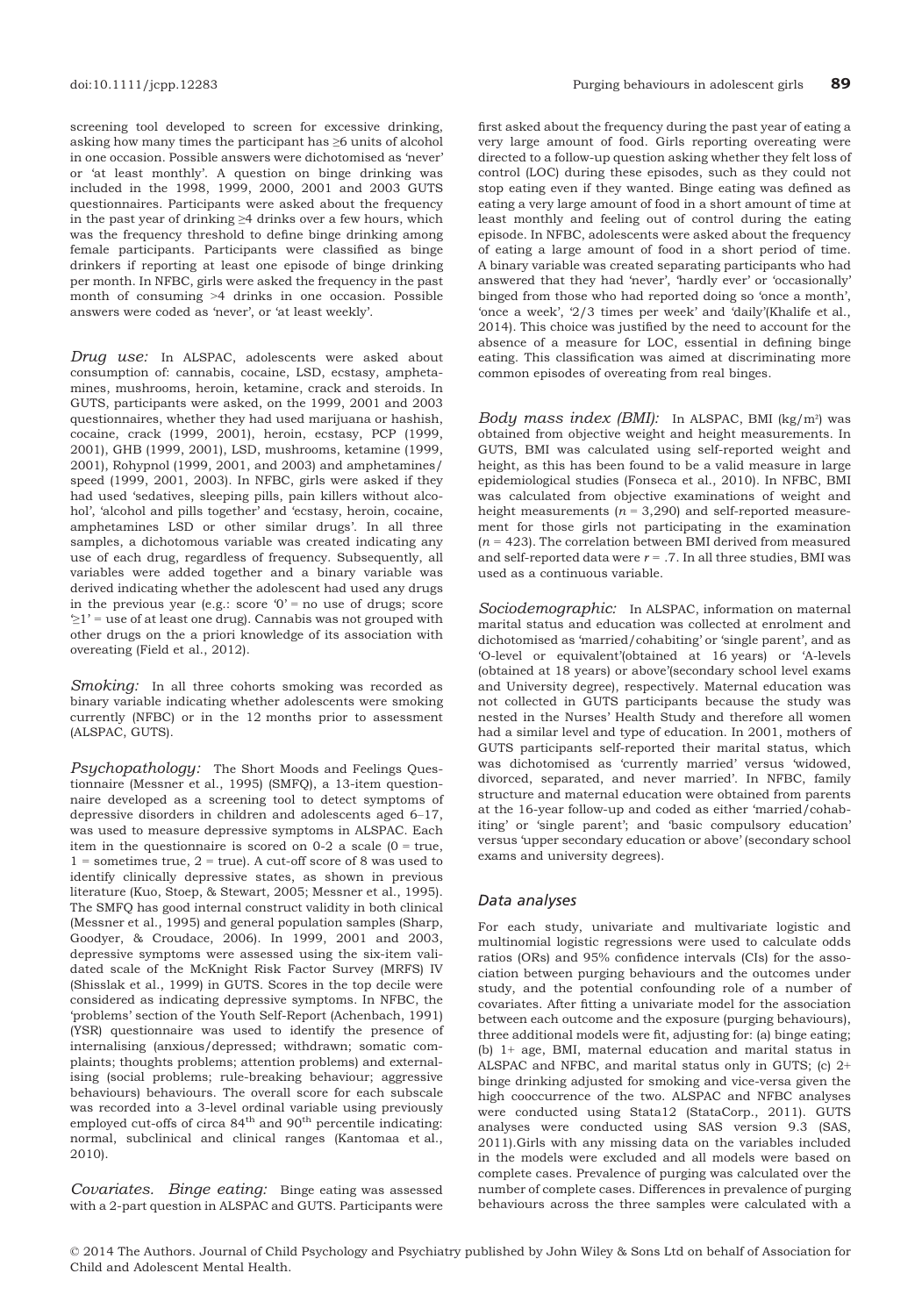z-test for difference in proportions. Differences in sociodemographic characteristics between exposed and unexposed girls were investigated for the subsample of adolescents included in the analyses using cross-tabulations and ANOVA according to the nature of the variable. Girls with complete data on the exposure and outcomes included in the analyses were compared against those who had returned the questionnaire at 16 but had incomplete data. Variables included as covariates in regression models were identified through a priori assumptions of associations with exposure and outcomes based on previous literature. Finally, a meta-analysis was undertaken to compare results on prevalence and comorbidity across the three cohorts and to estimate heterogeneity. Odds ratios and 95% confidence intervals from fully adjusted models were employed in the meta-analyses. A random effects model was employed on the assumption of variability between studies. Given the small sample size, I Squared  $(l^2)$  statistics was employed to test for homogeneity between studies. Literature suggests that values of 25%, 50% and 75% represent low, moderate and high heterogeneity (Higgins, Thompson, Deeks, & Altman, 2003).

## Results

#### Missing data and attrition

In ALSPAC, 4,462 girls received the questionnaire at 16, 2,742 (61.5%) returned it and 1,608 (36%) had complete information on exposure, outcomes and covariates (Table 1). Lower maternal education (fully observed = 53.8%, some missing = 67.8%,  $p < .0001$ ), having a single mother (fully observed = 17.4%, some missing =  $23.5\%$ ,  $p < .0001$ ) and higher BMI (fully observed = 21.6, some missing = 21.9,  $p = .05$ ) were associated with having incomplete information on outcomes and exposure.

In GUTS, 4,915 of the approximately 6,755 (72.8%) girls in the eligible sample returned a questionnaire at age 16 and, of those, 4,614 (93.9%) responded to questions about purging behaviours (Table 1). For the

| <b>Table 1</b> Demographic characteristics of the 3 samples |  |
|-------------------------------------------------------------|--|
|-------------------------------------------------------------|--|

analyses including binge drinking and cigarette smoking, 3,062 (66.4%) girls had complete information on exposure, outcomes and covariates. Because drug use and depressive symptoms were not assessed in all survey waves, the total sample for these outcomes was 2,579. Of these girls, 1,813 (70.3%) were included in the analyses on marijuana, other drug use, and depressive symptoms as they had complete information on all measures. 3,504 of the 4,614 (75.9%) girls were included in at least one of these analysis samples. In the GUTS sample, individuals with fully observed exposure and outcome data had a higher BMI than individuals with some missing exposure or outcome data (fully observed =  $21.7$ , some missing =  $21.5$ ,  $p = .04$ ). No differences were seen by age or maternal marital status.

In NFBC, 4,271 girls were sent the questionnaire at 16, 3,598 returned it and consented to participate and 2,306 (56.7%) had complete information on all variables included in the analyses (Table 1). Having a single mother (fully observed  $= 13.5\%$ , some missing = 18.7%,  $p = .001$ ) was associated with having incomplete information on outcomes and exposure.

As shown in Table S1 (available online), all three complete case samples were representative of the whole sample of adolescents who were eligible for participating in the age 16 round of data collection and of those who returned the questionnaires on baseline maternal characteristics and ethnicity. Only in ALSPAC maternal education was higher in complete cases compared to the eligible sample and that of those who returned the questionnaire.

#### Study participants and purging behaviours

In ALSPAC, girls who purged had higher levels of maternal education ( $p = .007$ ) and BMI ( $p = .01$ )

|                                                     | ALSPAC $N$ $\left(\% \right)$ | GUTS $N$ (%)         | NFBC $N$ $\left(\% \right)$ |  |
|-----------------------------------------------------|-------------------------------|----------------------|-----------------------------|--|
| Number of questionnaires returned                   | 2,742 (61.5)                  | 4,614(68.3)          | 3,592(82.1)                 |  |
| Complete cases                                      | 1,608 (36.0)                  | 3,504(52.0)          | 2,306 (56.7)                |  |
| Any purging in the previous year <sup>a</sup>       | 157 (9.7)                     | 255(7.3)             | 81 (3.5)                    |  |
| Purging without binge eating                        | 89 $(59.7^{\circ})$           | 192 $(75.6^{\circ})$ | 58 $(71.6^{\circ})$         |  |
| Child's ethnicity                                   |                               |                      |                             |  |
| White                                               | 1,539 (96.9)                  | 3393 (96.8)          | 2,306 (100.0)               |  |
| Nonwhite                                            | 49(3.1)                       | 111(3.2)             | 0(0.0)                      |  |
| Maternal education <sup>b</sup>                     |                               |                      |                             |  |
| Up to O-level (ALSPAC); Comprehensive level (NFBC)  | 821 (51.1)                    |                      | 1,499 (65.0)                |  |
| A-level or more (ALSPAC); Matriculation exam (NFBC) | 787 (48.9)                    |                      | 807 (35.0)                  |  |
| Maternal marital status                             |                               |                      |                             |  |
| Single (Single parent/divorced/widowed)             | 261 (16.2)                    | 378 (10.8)           | 281 (12.2)                  |  |
| Married or cohabiting                               | 1,347 (83.8)                  | 3,126(89.2)          | 2,025 (87.8)                |  |
| ALSPAC Mean (SD)                                    | GUTS Mean (SD)                |                      | NFBC Mean (SD)              |  |
| Age (years)<br>16.7(0.2)                            |                               | 16.5(0.3)            |                             |  |
| 21.6(3.5)<br>BMI                                    |                               | 21.7 (3.3)           |                             |  |

<sup>a</sup>Prevalence of purging calculated over the number of complete cases.

<sup>b</sup>In GUTS, data on maternal education are not presented as the cohort is composed of the offspring of mothers participating in the NHSII (Nurses' Health Study), therefore mothers, by definition, had the same level of education.

c Proportion of girls who only purge calculated over the number of girls who purge irrespectively of bingeing.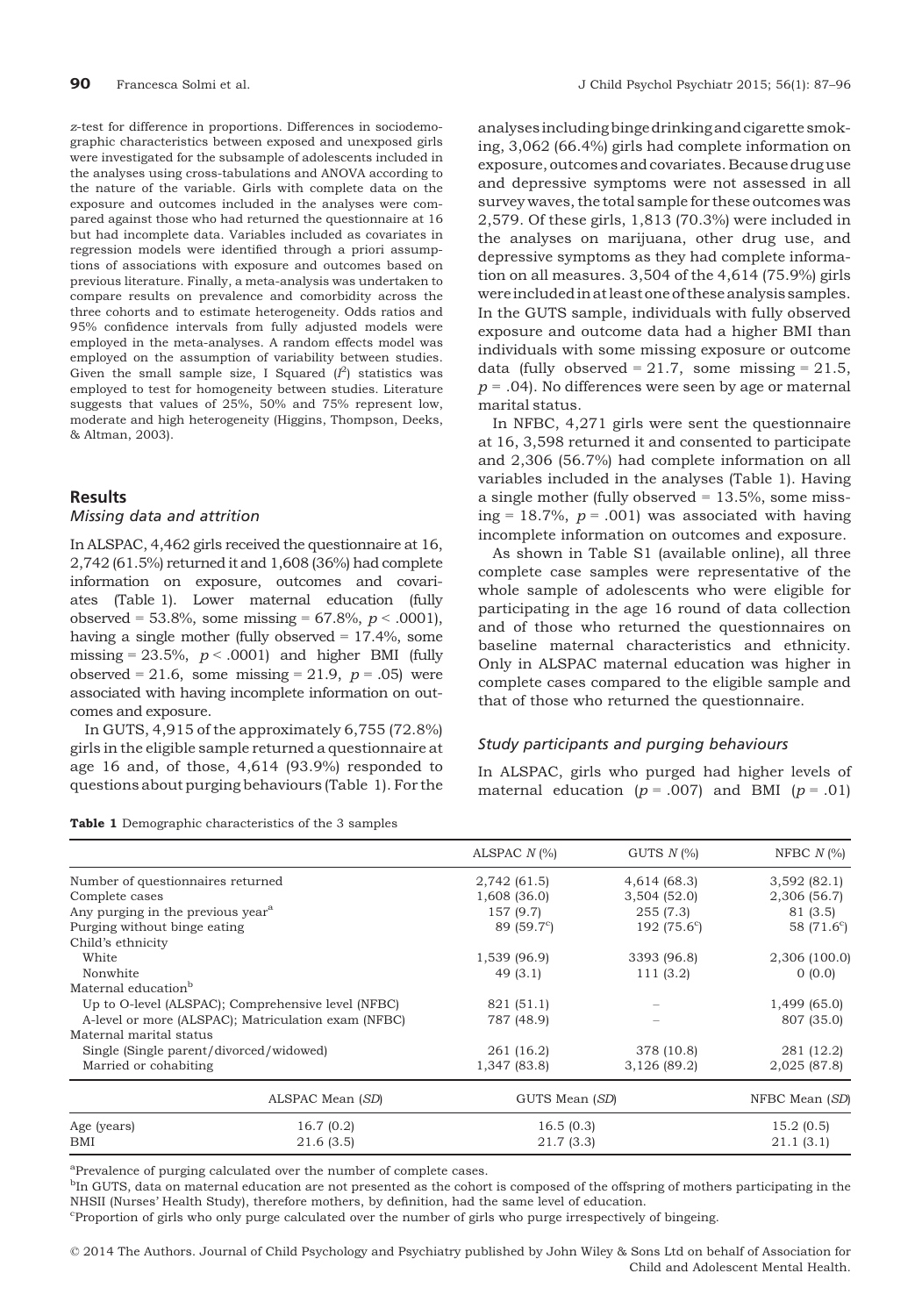than those who did not. In GUTS and NFBC, no differences were found between girls who did and did not purge (Table S2).

A total of 157 (9.8%), 255 (7.3%) and 81 (3.5%) girls reported any purging and 89 (59.7%), 192 (75.6%) and 58 (71.6%) of them reported purging without binge eating in the previous year in ALSPAC, GUTS and NFBC, respectively (Table 1). Prevalence of purging was higher in ALSPAC and GUTS compared to NFBC (ALSPAC vs. GUTS,  $z = 3.03$ ,  $p = .002$ ; ALSPAC vs. NFBC,  $z = 8.05$ ,  $p = .0002$ ; GUTS vs. NFBC,  $z = 6.01$ ,  $p = .0002$ ).

The meta-analysis (Figure 1) showed a pooled prevalence of 6.6% (95% CI: 3.3–9.9;  $p < .0001$ ). Strong evidence of great heterogeneity between the studies was found  $\left(\chi^2 = 85.3, p < .0001; P = 97.7\% \right)$ .

## Associations between purging and studied outcomes

In univariate models, and in models adjusting for any binge eating episodes, purging was associated with high odds of reporting all outcomes measured in all three samples (Table 2). After adjusting for sociodemographic variables, purging was still associated with high odds of binge drinking, smoking, cannabis use and any other drug use in ALSPAC, GUTS and NFBC, although purging was not associated with binge drinking less than weekly in NFBC (Table 2). In multivariate models, purging was associated with high odds of having depressive symptoms in ALSPAC and GUTS and clinical levels of anxiety, somatic, attention problems and rule-breaking behaviours in NFBC (Table 3).

Pooled ORs from meta-analysis for binge drinking, cigarette smoking, drug use, cannabis use and depression were 2.1 (95% CI: 1.6–2.7,  $p < .0001$ ), 2.3 (95% CI: 1.6–3.3, p < .0001), 3.8 (95% CI: 2.8– 4.9, p < .0001), 3.4 (95% CI: 2.6–4.3) and 3.8 (95%

CI: 1.8–8.2, p: .001) respectively. Evidence of moderate heterogeneity was observed for depression and cigarette smoking, but not for any of the other outcomes (Figures S1–S5).

## **Discussion**

This is the first study looking at associations between purging behaviours, irrespective of their frequency, and several negative outcomes (smoking, binge drinking, drug use, psychopathology) across three population cohorts of adolescents.

The results from these three samples share important similarities and some differences. The prevalence of purging was high across the three cohorts (9.8% ALSPAC, 7.3% in GUTS, 3.5% in NFBC), although higher in the United Kingdom than in the United States and the Finnish ones (AL-SPAC > GUTS > NFBC), (it is of note that GUTS did not ask about slimming pills, which could account for some of the difference seen with ALSPAC). We also found strong evidence of heterogeneity between the studies ( $l^2 = 97\%$ ). This finding could be explained by the presence of cultural differences across the three countries and more evidence is needed to evaluate this hypothesis. A recent North American study found around 13% of their sample reporting purging behaviours in midadolescence (Neumark-Sztainer et al., 2011) suggesting that differences seen between the ALSPAC and GUTS cohort in this study could be due to socioeconomic homogeneity of the American sample and not to actual differences, and that secular trends could account for the higher prevalence of purging seen in this more recent study. Data for all cohorts were collected in the early 2000s, therefore an effect of time on these results seems unlikely. Mean age in NFBC was 15.2 years compared to 16.7 years in ALSPAC and 16.5 years in GUTS, which could suggest older age of



Figure 1 Meta-analysis of the prevalence of purging behaviours in ALSPAC, GUTS, and NFBC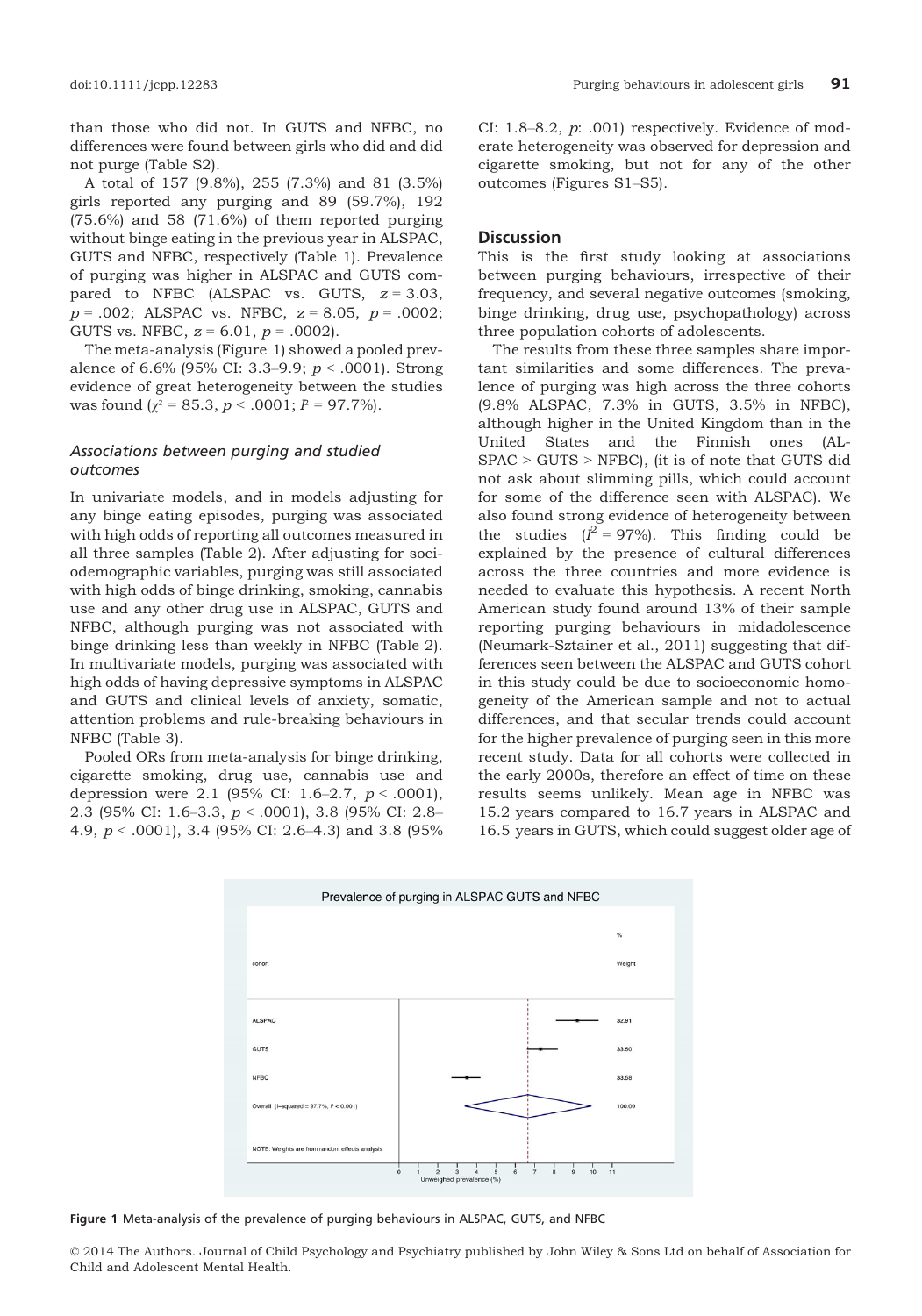Table 2 Crude and adjusted Odds Ratios (OR & 95% CI) for the association between purging behaviours and the risk for binge drinking, using drugs, and smoking

| Cohort                                                          | Crude OR (95%<br>CIs)           | Adjusted <sup>a</sup> OR (95%<br>CIs) | Adjusted <sup>b</sup> OR (95%<br>CIs) | Adjusted <sup>c</sup> OR (95%<br>C[s] |
|-----------------------------------------------------------------|---------------------------------|---------------------------------------|---------------------------------------|---------------------------------------|
| ALSPAC $(n = 1,608)$                                            |                                 |                                       |                                       |                                       |
| Binge drinking (monthly or more)                                | $3.0 (2.2 - 4.2)$ **            | $2.9(2.0-4.3)$ **                     | $2.9(2.0-4.1)$ **                     | $2.0(1.4-2.9)$ **                     |
| Any smoking (since age 15)                                      | $3.6$ (2.5–5.2) <sup>**</sup>   | $3.4(2.3-5)$ **                       | $3.4(2.3-5.1)$ **                     | $2.7(1.8-4.0)$ **                     |
| Cannabis use (previous year)                                    | $3.2$ (2.3–4.5) <sup>**</sup>   | $2.9(2.1-4.2)$ **                     | $2.9(2.1-4.2)$ **                     |                                       |
| Drug use (Used one or more since<br>age $15$                    | $3.3(2.1-5.1)$ **               | $2.8(1.8-4.5)$ **                     | $2.9(1.8-4.7)$ **                     |                                       |
| <b>GUTS</b>                                                     |                                 |                                       |                                       |                                       |
| Binge drinking (monthly or more)<br>$(n = 3,062)$               | $3.3(2.1-5.2)$ **               | $2.7(1.7-4.3)$ **                     | $2.7(1.7-4.4)$ **                     | $2.5(1.5-4.0)$ **                     |
| Any smoking (previous year)<br>$(n = 3,062)$                    | $1.9(1.4-2.5)$ **               | $1.9(1.4-2.6)$ <sup>**</sup>          | $1.9(1.4-2.6)$ <sup>**</sup>          | $1.7(1.2-2.3)$ **                     |
| Cannabis use (previous year)<br>$(n = 1813)$                    | $3.9(2.5-5.9)$ **               | $3.3(2.1-5.1)$ **                     | $3.5(2.2-5.4)$ **                     |                                       |
| Any drug use (previous year) $(n = 1813)$<br>NFBC $(n = 2,306)$ | 4.9 $(3.1–7.6)$ <sup>**</sup>   | $4.5(2.8 - 7.2)$ **                   | 4.5 $(2.8-7.3)$ <sup>**</sup>         |                                       |
| Binge drinking (weekly or more)                                 | $2.9(1.9-4.7)$ **               | $2.7(1.7-4.3)$ **                     | $2.7(1.7-4.3)$ **                     | $1.7(1.0-2.8)$ <sup>**</sup>          |
| Any current smoking                                             | 4.3 $(2.6-6.3)$ **              | $3.8(2.4-6.1)$ **                     | $3.8(2.4-6.1)$ **                     | $3.0(1.8-5.0)$ **                     |
| Cannabis use (previous year)                                    | $5.2 (2.9 - 9.1)$ **            | 4.6 $(2.6-8.1)$ **                    | $4.5(2.5-7.9)$ **                     |                                       |
| Any drug use (previous year)                                    | 4.8 $(3.1 - 7.6)$ <sup>**</sup> | 4.1 $(2.6-6.7)$ **                    | 4.1 $(2.6-6.6)$ **                    |                                       |

 $**p* ≤ .05; ***p* ≤ .01.$ 

<sup>a</sup>Adjusted for binge eating.

<sup>b</sup>Adjusted for (i) binge eating, age, BMI, maternal education, maternal marital status (ALSPAC, NFBC); (ii) binge eating, age, BMI, maternal marital status (GUTS).

c Binge drinking analysis in addition adjusted for smoking; smoking analysis in addition adjusted for binge drinking.

onset of purging behaviours, as previously shown (Field et al., 2012; Stice et al., 2009). In ALSPAC, GUTS and NFBC, 59.7%, 75.6% and 71.6%, respectively, of the girls reporting purging did not report binge eating. Compared to previous studies using diagnostic thresholds (Abebe et al., 2012; Allen et al., 2013; Field et al., 2012) we found higher prevalence of purging, although our results are comparable to those of other studies investigating prevalence of any purging behaviours (Neumark-Sztainer et al., 2011).

As documented in previous studies (Fink et al., 2009; Keel et al., 2005, 2008; Spoor et al., 2007; Wade, 2007), we found purging behaviours associated with a number of negative outcomes. In all three cohorts, purging was associated with smoking, binge drinking, cannabis and other drugs use. In ALSPAC and GUTS, purging was associated with depressive symptoms, and in NFBC with a number of internalising and externalising behaviours. However, whereas previous studies used frequency thresholds to define purging, this study found these associations present irrespectively of the frequency with which the subjects purged. Two studies had formerly observed higher Axis I comorbidity among adolescents who binge eat and purge than in those who do not engage in either behaviours or purged only (Fink et al., 2009; Keel et al., 2008). Our study suggests that purging alone is associated with substantial comorbidity. Most of the girls who purged did not binge eat and adjusting for binge eating did not alter the association between purging and the outcomes investigated.

These results should be interpreted in the light of some limitations. First, data were analysed cross-sectionally and, therefore, the developmental trajectory cannot be inferred. Longitudinal analyses could have provided better estimates of changes in prevalence and prospective risk factors. However, not all three cohorts had collected data throughout adolescence with the same frequency thus limiting the scope for longitudinal comparisons. Regardless of temporality, however, our findings reveal a clustering of risk behaviours among adolescents, which may have important implications for prevention and intervention.

The information on purging was gathered by self-report questionnaire; however, ALSPAC and GUTS measures have been validated with excellent specificity and negative predictive value.

In all three cohorts ethnic and socioeconomic diversity is under-represented. While NFBC is representative of the Finnish population, ALSPAC and GUTS are not representative of the UK and US populations. Inferences on the generalisability of these results to adolescents from different ethnic backgrounds or lower socioeconomic statuses should thus be made with caution. Information on maternal marital status was only available at birth in ALSPAC, which did not allow testing the effect of marital status concurrent or closer on the studied outcome. However, adjusting for marital status did not affect the direction, strength and size of the association in GUTS and NFBC, suggesting that this result could be generalised to ALSPAC as well.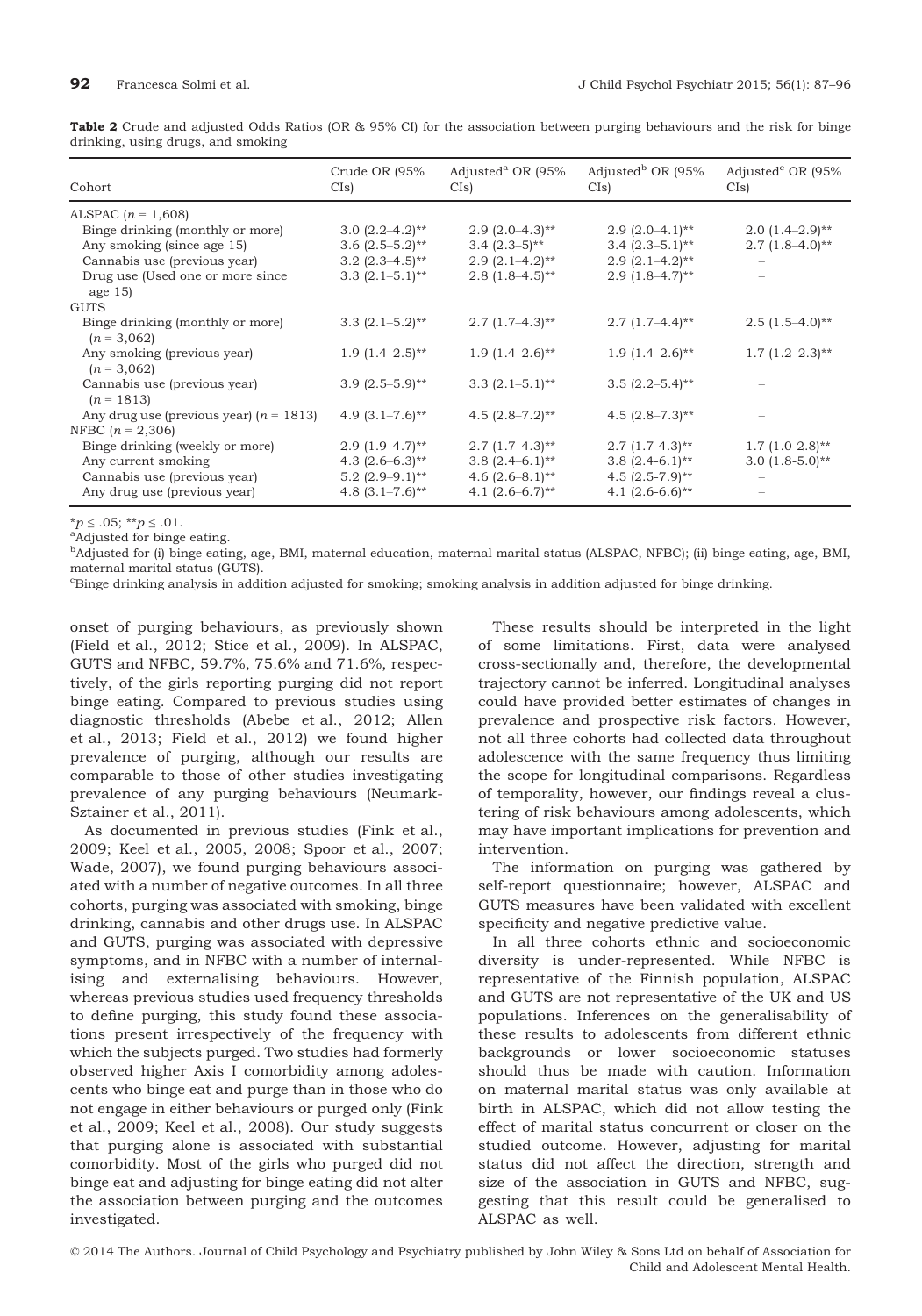|  |  | <b>Table 3</b> Odds Ratios (OR & 95% CI) of the association between purging behaviours and psychiatric comorbidity |  |  |  |
|--|--|--------------------------------------------------------------------------------------------------------------------|--|--|--|
|  |  |                                                                                                                    |  |  |  |

| Cohort                          | Crude OR (95% CIs)    | Adjusted <sup>a</sup> OR $(95\% \text{ CIs})$ | Adjusted <sup>b</sup> OR (95% CIs) |
|---------------------------------|-----------------------|-----------------------------------------------|------------------------------------|
| ALSPAC $(n = 1,608)$            |                       |                                               |                                    |
| Depressed mood (previous month) | $2.9(2.1-4.1)$ **     | $2.2(1.5-3.1)$ **                             | $2.2(1.5-3.1)$ **                  |
| GUTS $(n = 1, 813)$             |                       |                                               |                                    |
| High depressive symptoms        | 4.7 $(3.0 - 7.5)$ **  | 3.6 $(2.1 - 6.0)$ **                          | $3.7(2.2 - 6.3)$ **                |
| NFBC $(n = 2,306)$              |                       |                                               |                                    |
| Anxious/depressed               |                       |                                               |                                    |
| Subclinical                     | $7.9(4-15.5)$ **      | 6.4 $(3.2-12.9)$ **                           | 6.3 $(3.1-12.7)$ **                |
| Clinical                        | $14.7(5.4-39.4)$ **   | $10.5$ $(3.7-29.7)$ **                        | $11.2$ (3.9–31.7)**                |
| Withdrawn                       |                       |                                               |                                    |
| Subclinical                     | $8(3.4-19.2)$ **      | 6.8 $(2.7-16.7)$ **                           | $6.5(2.6-16.1)$ **                 |
| Clinical                        | $3.7(0.5-30.1)$ **    | $2.1(0.2 - 17.5)$                             | $2.1(0.2-18.1)$                    |
| Somatic                         |                       |                                               |                                    |
| Subclinical                     | 4.7 $(2.5-8.8)$ **    | $3.7(1.9-7.1)$ **                             | 3.6 $(1.9-6.9)$ **                 |
| Clinical                        | $26(8.7-77.2)$ **     | 19.4 $(6.2 - 60.6)$ **                        | $20.1(6.5-65.3)$ **                |
| Social problems                 |                       |                                               |                                    |
| Subclinical                     | $1.5(0.4-6.5)$        | $1.4(0.3-6.1)$                                | $1.4(0.3-5.9)$                     |
| Clinical                        |                       |                                               |                                    |
| Thought problems                |                       |                                               |                                    |
| Subclinical                     | $1.8(0.6-5.2)$        | $1.6(0.8-5.1)$                                | $1.6(0.6-4.5)$                     |
| Clinical                        | 3.4 $(0.7-14.9)$ **   | $2.2(0.4-10.1)$                               | $2.4(0.5-11.2)$                    |
| Attention problems              |                       |                                               |                                    |
| Subclinical                     | $2.6(1.2-5.6)^{*}$    | $2.1(0.9-4.6)$                                | $2.1(0.9-4.6)$                     |
| Clinical                        | 18.2 $(4.3-77.8)$ **  | 18.8 $(4.2 - 84.2)$ **                        | 19.4 (4.3-88.2)**                  |
| Rule-breaking behaviour         |                       |                                               |                                    |
| Subclinical                     | 6.7 $(4.1 - 11.3)$ ** | $5.9(3.5-10.1)$ **                            | $5.9(3.5-10.1)$ **                 |
| Clinical                        | $15.2$ (7.6-30.5)**   | 12.5 $(6.1 - 25.6)$ **                        | 12.1 $(5.9-24.9)$ **               |
| Aggressiveness                  |                       |                                               |                                    |
| Subclinical                     | $3.7(1.6-8.5)$ **     | $2.8(1.2-6.7)^{*}$                            | 2.8 $(1.2 - 6.7)^*$                |
| Clinical                        | 4.4 $(1.5-12.7)$ **   | $2.6(0.8-7.9)$                                | $2.5(0.8-7.9)$                     |

 $**p* \le .05; ***p* \le 0.01.$ 

<sup>a</sup>Adjusted for binge eating.

<sup>b</sup>Adjusted for (i) binge eating, age, BMI, maternal education, maternal marital status (ALSPAC, NFBC); (ii) binge eating, age, BMI, maternal marital status (GUTS).

Finally, different measures were used across the cohorts. However, we focused on any purging in the previous year as the main exposure and outcomes were recoded as to increase their comparability. The similarity of results observed despite measurement differences, suggests the presence of commonalities proper of exposed individuals regardless of differences in measurements.

Despite these limitations, this study has important strengths. It employed three large population-based cohorts, with several advantages. It is known that the minority of people with an ED receive treatment (Swanson, Crow, Le Grange, Swendsen, & Merikangas, 2011), thus the generalisability of results from clinical samples is questionable. In population-based cohorts (where behaviours and not full-diagnoses are used) less severe cases are likely to be included in the sample. This can attenuate results since the minority of 'cases' will meet clinical thresholds. The strong associations we observed add to the evidence that even low-frequency and low-level purging behaviours (among individuals that might not present to services) in adolescence might have negative consequences. Disordered eating behaviours are known to appear in adolescence and early adulthood. This study is an important first step in investigating the prevalence of

early symptoms and their correlates, Future longitudinal research should aim at investigating whether individuals experiencing disordered eating behaviours are more likely to develop full-scale diagnoses or adverse consequences across a range of psychological, behavioural and social domains. Secondly, our samples were larger than those employed by previous studies, thus increasing power of analyses and reducing the role of chance.

### **Conclusions**

These findings have several important implications. Firstly, they stress the clinical relevanceofpurgingand the necessity of including PD in future diagnostic manuals, since its inclusion in DSM-5 as a separate diagnosis did not occur. Secondly, they suggest that at a population level individuals who purge are likely to have a series of concurrent risk-taking and psychopathological behaviours. While rather ample literature exists on substance abuse and addiction in BN (O'Brien & Vincent, 2003), recent findings suggest that adolescents who purge are those at highest risk of having this type of comorbidity (Abebe et al., 2012). Our results on the association between sporadic purging and substance use hints to an underlying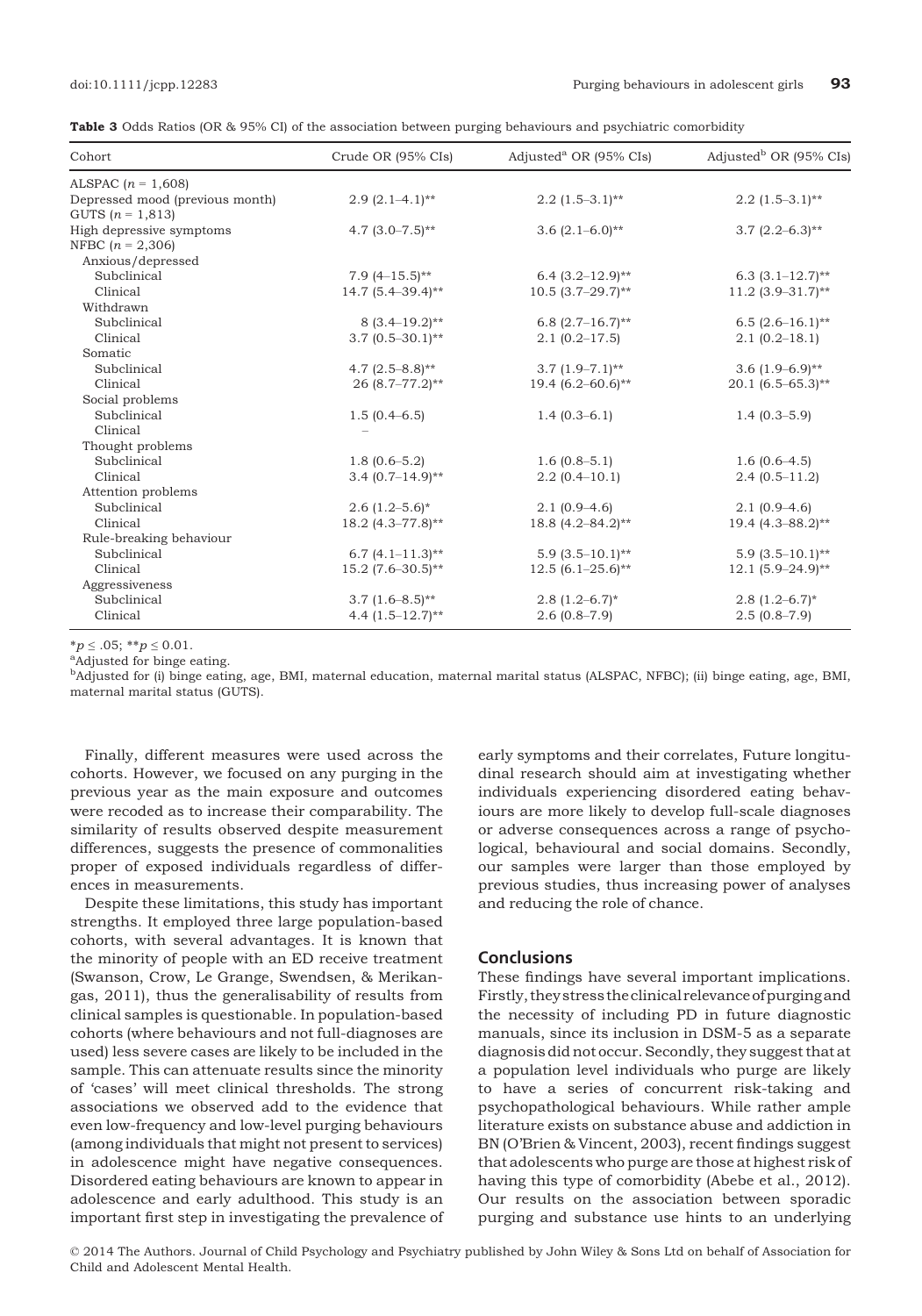trait common to all behaviours. The role of impulsivity has been widely investigated in relation to BN (Favaro et al., 2004; Fischer, Smith, & Anderson, 2003); however, the same research has not been undertaken among individuals who purge only (Fink et al., 2009). Moreover, our results on the association between purgingbehaviours in adolescents girls and attentions problems in NFBC, also echo those of a recent study finding that only children at high risk of developing purging-type ED due to being born to mothers with lifetime purging behaviours showed poorer performance in a task measuring sustained attention, the primary neurocognitive deficit of ADHD (Kothari, 2012). Self-reported BN diagnosis was also predictive of inattention/hyperactivity in children at age 3 (Micali, Stahl, Treasure, & Simonoff, 2014). Recent research has shown Attention Deficit Disorders (ADD) to be predictive of substance abuse in adolescence and adulthood (Pingault et al., 2012; Urcelay & Dalley, 2012; Van Emmerik-van Oortmerssen et al., 2012; Yoshimasu et al., 2012) and eating disorders (Biederman et al., 2007; Yoshimasu et al., 2012), which in this study we found to be highly comorbid even at low frequency of purging. In the light of the increasing literature suggesting their association, it is perhaps possible to speculate on the existence of an underlying attention-deficit phenotype common to ADD, substance abuse and purging behaviours. More longitudinal research disentangling these associations is needed.

Our findings indicate the adolescents engaging in purging behaviours could more generally be considered as 'at risk' because of this clustering of risk behaviours.Publichealth initiatives focused on reducing risk behaviours among adolescents need to account for this high cooccurrence of behaviours and should be directed at 'at risk' adolescents engaging in any combination of risk behaviours. The impact of population-level strategies focusing onpreventing risk behaviours among adolescents might also be enhanced by incorporating several risk behaviours, such as purging, substance use and depressive symptoms, rather than focusing on one behaviour at a time.

## Supporting information

Additional Supporting Information may be found in the online version of this article:

Table S1 Baseline sociodemographic characteristic of all 16 year-old girls.

Table S2 Distribution of sociodemographic characteristics across girls.

Figure S1 Meta-analysis of the association between purging and binge drinking.

Figure S2 Meta-analysis of the association between purging and cigarette smoking.

Figure S3 Meta-analysis of the association between purging and drug use.

Figure S4 Meta-analysis of the association between purging and cannabis use.

Figure S5 Meta-analysis of the association between purging and depression.

## Acknowledgements

The UK Medical Research Council (Grant ref: 74882) the Wellcome Trust (Grant ref: 076467) and the University of Bristol provide core support for ALSPAC. This research was funded by a National Institute of Health Research (NIHR) clinician scientist award to N.M and by a research grant MH087786-01 from the National Institutes of Health. The Funding for NFBC was received from: Academy of Finland (103451); Sigrid Juselius Foundation, Finland; Thule Institute, University of Oulu, Finland; the National Institute of Mental Health (MH63706); and EURO-BLCS. A.R received funding partly from Swedish Council of Working Life and Social Research.

We are extremely grateful to all the families who took part in these three studies, the health professionals for their help in recruiting them, and the whole ALSPAC, GUTS and NFBC teams, which includes interviewers, computer and laboratory technicians, clerical workers, research scientists, volunteers, managers, receptionists and nurses. The authors wish to thank the late Professor Paula Rantakallio who launched NFBC 1986. Finally, we are grateful for the support received from the Open Access Funding Team at the University College London Library Services towards publishing this manuscript as an open access publication.

The views expressed in this publication are those of the authors and not necessarily those of the NHS, the National Institute for Health Research or the Department of Health. The authors have declared that they have no competing or potential conflicts of interest.

#### Correspondence

Francesca Solmi, Behavioural and Brain Science Unit, Institute of Child Health, University College London, 30 Guilford Street, WC1N 1EH, London, UK; E-mail: francesca.solmi@ucl.ac.uk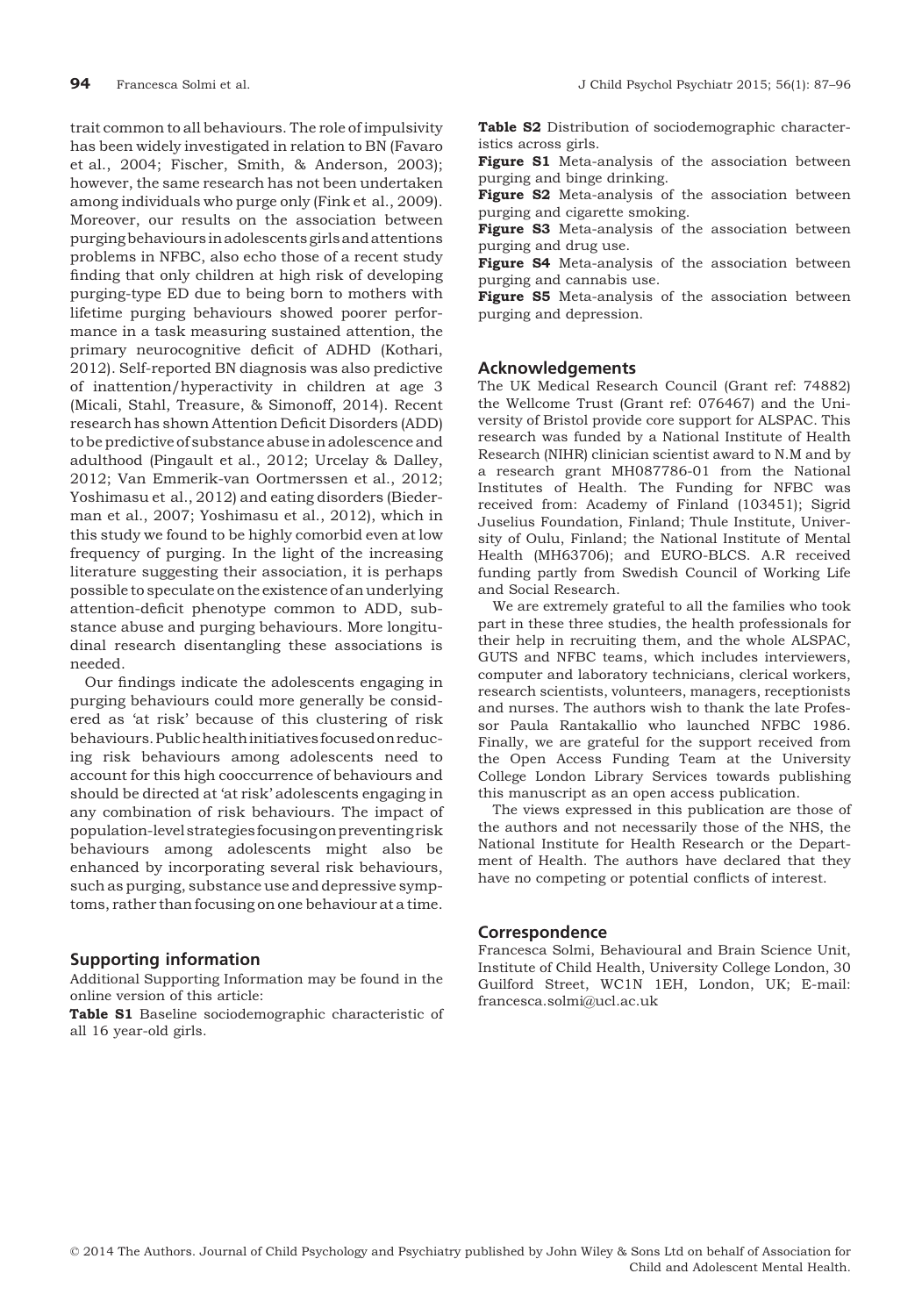## Key Points

- Purging disorder has been associated with psychological comorbidity; but most studies have focused on adult populations. There is some indication that purging behaviours might be more prevalent in mid- to late adolescence.
- The prevalence of purging behaviours was high; with cross-country variations suggesting a role for socio-cultural risk factors;
- Purging was associated with substance use and psychiatric comorbidity irrespectively of the frequency of purging and of binge eating.
- Purging behaviours are common among adolescent girls
- Girls showing purging behaviours are highly likely to have concurrent psychopathology and substance use.

#### References

- Abebe, D.S., Lien, L., Torgersen, L., & von Soest, T. (2012). Binge eating, purging and non-purging compensatory behaviours decrease from adolescence to adulthood: A population-based, longitudinal study. BMC Public Health, 12, doi: 10.1186/1471-2458-12-32.
- Achenbach, T.M. (1991). Manual for the youth self-report and 1991 profile. Burlington, VT: Department of Psychiatry, University of Vermont.
- Ackard, D.M., Cronemeyer, C.L., Franzen, L.M., Richter, S.A., & Norstrom, J. (2011). Number of different purging behaviors used among women with eating disorders: Psychological, behavioral, self-efficacy and quality of life outcomes. Eating Disorders, 19, 156–174.
- Allen, K.L., Byrne, S.M., Oddy, W.H., & Crosby, R.D. (2013). Early onset binge eating and purging eating disorders: Course and outcome in a population-based study of adolescents. Journal of Abnormal Child Psychology, 41, 1083–1096.
- American Psychiatric Association. (2013). Diagnostic and statistical manual of mental disorders, Fifth Edition  $(DSM-5^{TM})$  (5th edn). Washington, DC.
- Anderson, D.A., Martens, M.P., & Cimini, M.D. (2005). Do female college students who purge report greater alcohol use and negative alcohol-related consequences? The International Journal of Eating Disorders, 37, 65–68.
- Babor, T.F., Higgins-Biddle, J.C., Saunders, J.B., & Monteiro, M.G. (2001). AUDIT—the alcohol use disorders identification test: Guidelines for use in primary care (2nd edn). Geneva: World Health Organization,. Retrieved from http://apps. who.int/iris/bitstream/10665/67205/1/WHO\_MSD\_MSB\_ 01.6a.pdf [last accessed 17 July 2012].
- Biederman, J., Ball, S.W., Monuteaux, M.C., Surman, C.B., Johnson, J.L., & Zeitlin, S. (2007). Are girls with ADHD at risk for eating disorders? Results from a controlled, five-year prospective study. Journal of Developmental and Behavioral Pediatrics, 28, 302–307.
- Boyd, A., Golding, J., Macleod, J., Lawlor, D., Fraser, A., Henderson, J., ... & Davey Smith, G. (2012). Cohort Profile: The "children of the 90s"–the index offspring of the Avon Longitudinal Study of Parents and Children. International Journal of Epidemiology, 42, 111–127.
- Favaro, A., Zanetti, T., Tenconi, E., Degortes, D., Ronzan, A., Veronese, A., & Santonastaso, P. (2004). The relationship between temperament and impulsive behaviors in eating disordered subjects. Eating Disorders, 13, 61–70.
- Field, A.E., Camargo, C.A., Taylor, C.B., Berkey, C.S., & Colditz, G.A. (1999). Relation of peer and media influences to the development of purging behaviors among preadolescent and adolescent girls. Archives of Pediatrics & Adolescent Medicine, 153, 1184–1189.
- Field, A.E., Camargo, C.A., Taylor, C.B., Berkey, C.S., Frazier, A.L., Gillman, M.W., & Colditz, G.A. (1999). Overweight, weight concerns, and bulimic behaviors among girls and boys. Journal of the American Academy of Child and Adolescent Psychiatry, 38, 754–760.
- Field, A.E., Sonneville, K.R., Micali, N., Crosby, R.D., Swanson, S.A., Laird, N.M., ... & Horton, N.J. (2012). Prospective association of common eating disorders and adverse outcomes. Pediatrics, 130, e289–e295.
- Field, A.E., Taylor, C.B., Celio, A., & Colditz, G.A. (2004). Comparison of self-report to interview assessment of bulimic behaviors among preadolescent and adolescent girls and boys. The International Journal of Eating Disorders, 35, 86– 92.
- Fink, E.L., Smith, A.R., Gordon, K.H., Holm-Denoma, J.M., & Joiner, T.E., Jr (2009). Psychological correlates of purging disorder as compared with other eating disorders: An exploratory investigation. The International Journal of Eating Disorders, 42, 31–39.
- Fischer, S., Smith, G.T., & Anderson, K.G. (2003). Clarifying the role of impulsivity in bulimia nervosa. The International Journal of Eating Disorders, 33, 406–411.
- Fonseca, H., Silva, A.M., Matos, M.G., Esteves, I., Costa, P., Guerra, A., & Gomes-Pedro, J. (2010). Validity of BMI based on self-reported weight and height in adolescents. Acta Paediatrica (Oslo, Norway: 1992), 99, 83–88.
- Haedt, A.A., & Keel, P.K. (2010). Comparing definitions of purging disorder on point prevalence and associations with external validators. The International Journal of Eating Disorders, 43, 433–439.
- Higgins, J.P., Thompson, S.G., Deeks, J.J., & Altman, D.G. (2003). Measuring inconsistency in meta-analyses. BMJ, 327, 557–560. Retrieved from http://www.ncbi.nlm.nih. gov/pubmed/12958120 [last accessed 17 July 2012].
- Kann, L., Warren, C.W., Harris, W.A., Collins, J.L., Williams, B.I., Ross, J.G., & Kolbe, L.J. (1996). Youth Risk Behavior Surveillance-United States, 1995. MMWR. CDC Surveillance Summaries: Morbidity and Mortality Weekly Report. CDC Surveillance Summaries/Centers for Disease Control, 45, 1– 84.
- Kantomaa, M.T., Stamatakis, E., Kankaanpää, A., Kaakinen, M., Rodriguez, A., Taanila, A., ... & Tammelin, T. (2013). Physical activity and obesity mediate the association between childhood motor function and adolescents' academic achievement. Proceedings of the National Academy of Sciences of the United States of America, 110, 1917–1922.
- Kantomaa, M.T., Tammelin, T.H., Demakakos, P., Ebeling, H.E., & Taanila, A.M. (2010). Physical activity, emotional and behavioural problems, maternal education and self-reported educational performance of adolescents. Health Education Research, 25, 368–379.